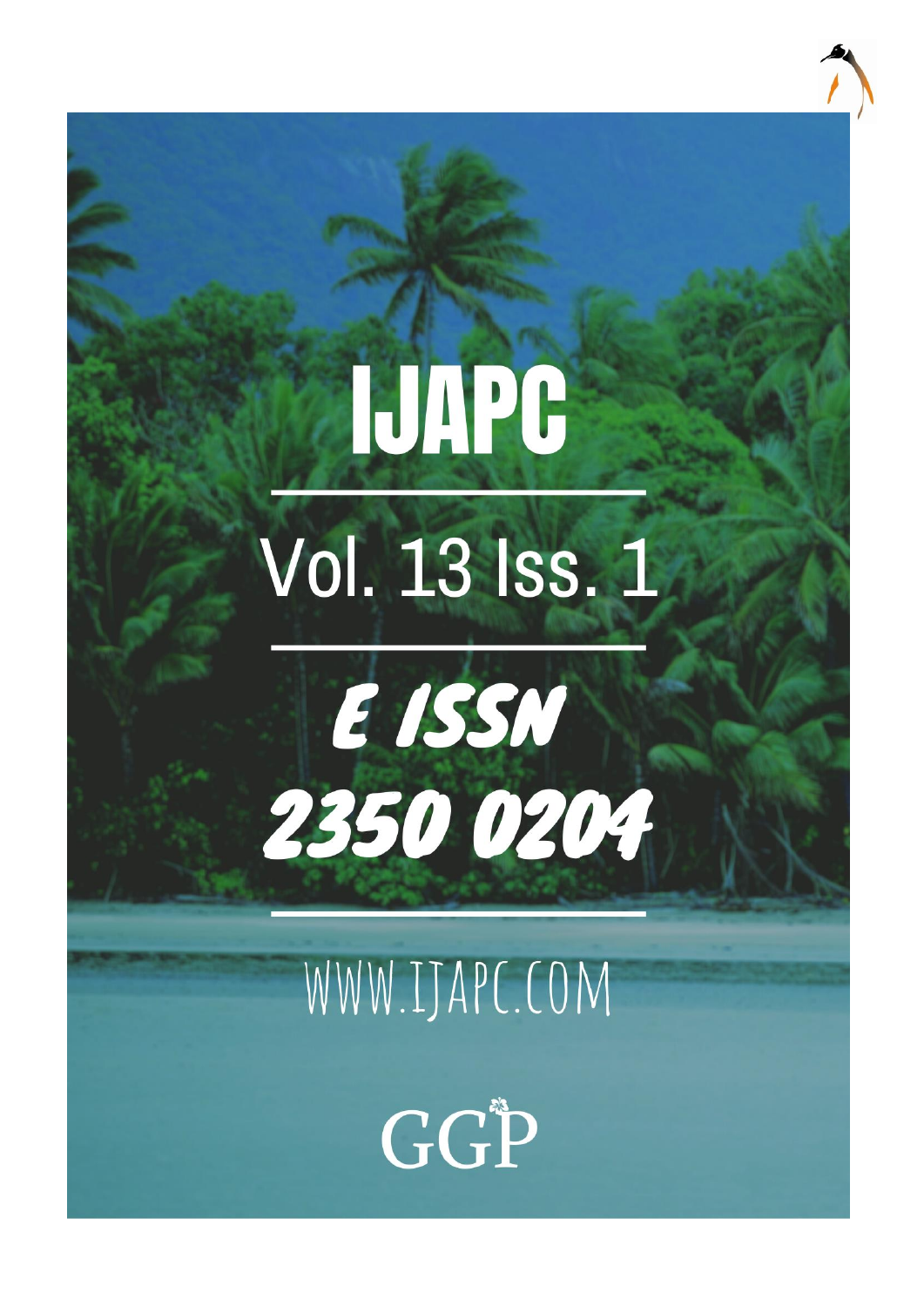

REVIEW ARTICLE www.ijapc.com

**e-ISSN 2350-0204**

## **Understanding** *Srama* **as a** *Nidana* **for Male Infertility w.s.r to Psychological Stress**

Rijin Mohan<sup>1\*</sup> and Saranya S Kumar<sup>2</sup>

<sup>1</sup>Dept of Roga Nidana, Shri Dhanwantry Ayurvedic College and Hospital, Sector 46-B, Chandigarh, Punjab, India

<sup>2</sup>Dept of Kayachikitsa, Shri Dhanwantry Ayurvedic College and Hospital, Sector 46-B, Chandigarh, Punjab, India

### **ABSTRACT**

Male infertility is defined as the inability of a male to cause pregnancy in a fertile female. Ayurveda explains four major contributory factors responsible for reproduction. They are Ritu, Kshetra, Ambu and Beeja. Among which Beeja plays a pivotal role. Psychologically deferring factors like Chinta, Shoka, and Bhaya etc attribute to mental stress in individuals. In the present day lifestyle, stressors like family issues, occupational stress, inter personal maladaptation etc contributes in the unveiling of Manasika Bhava. Due to chronic and repeated exposure to such psychological eruptions, there will be derangement in various hormonal metabolisms. Ayurveda perceives improper metabolism as the result of Jataragni and Dhatwagni Mandya. Krodha, Shoka, Bhaya and Chinta results in Vata Pitta Prakopa, leading to Rasa- Raktha Dusti, which get lodged in Shukravahasrotas, with an end outcome of improper nourishment as well as development of Shukra Dhatu. It also results in Soshana of Aap Dhatu and increase in Agneya quality which is opposite to the quality of Shukra contributing to Shukra Kshaya. In a modern perspective, HPG Axis function gets altered due to stress. Increased production of stress hormones like cortisol, ACTH and other neurotransmitters like Epinephrine, Oxytocin etc causes suppression of Gonadotropin resulting in decreased gonadal activity, which is manifested as Male Infertility. This presentation intends to explain the etiopathogenesis of various aspects of Srama in the causing male infertility.

#### **KEYWORDS**

*Male infertility, Srama, HPG Axis*



Received 19/05/20 Accepted 01/07/2020 Published 10/07/2020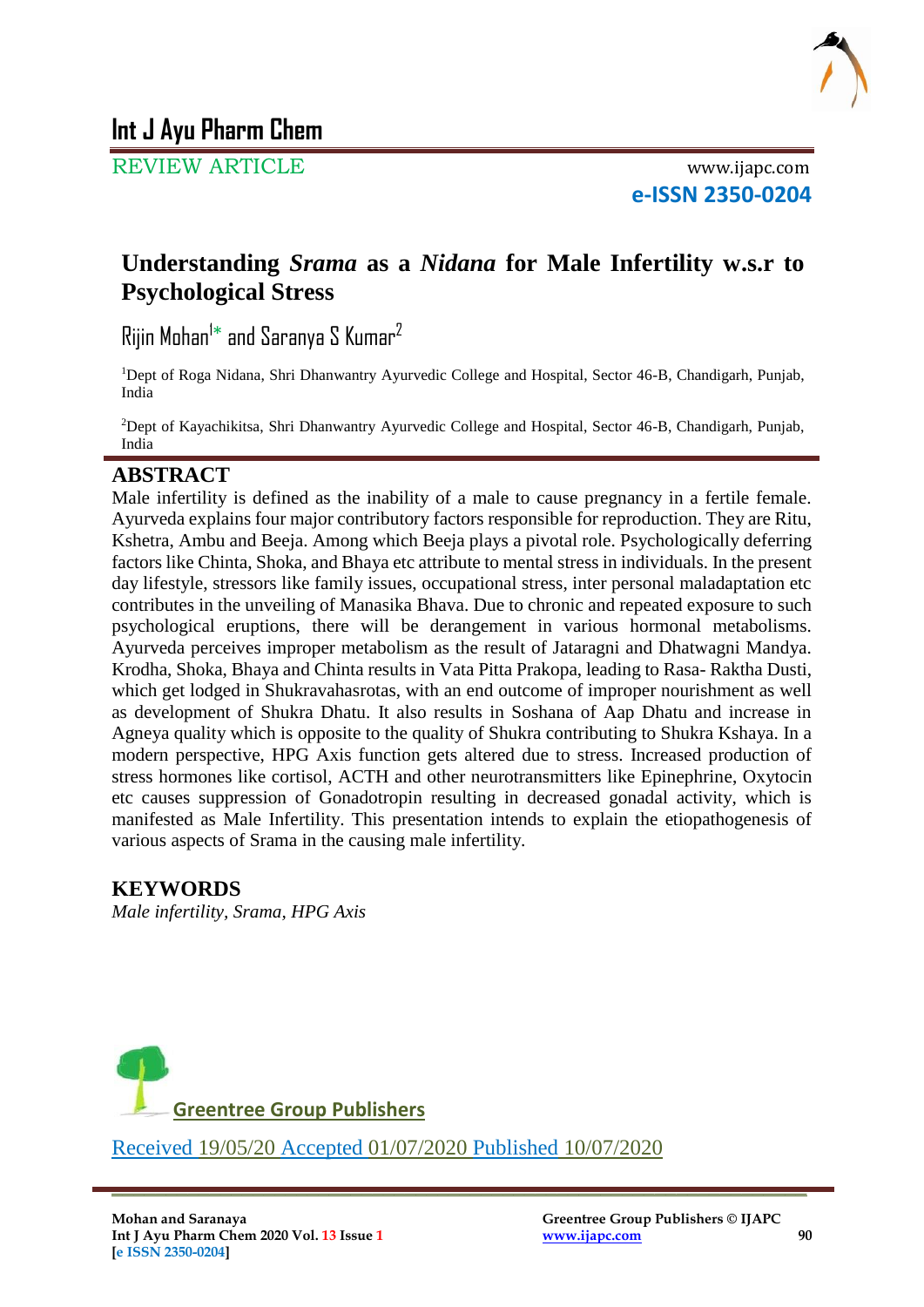

#### **INTRODUCTION**

Male infertility is defined as the inability of male partner to cause pregnancy in a fertile female partner. Globally it accounts for 40 to 50%. Fertility rate of young men has decreased to 15% worldwide. According to WHO distribution of diagnosis for male infertility guidelines, 48.5% of cases are  $accounted$  as  $idiopathic<sup>1</sup>$ . . Ayurveda explains four major factors which are responsible for reproduction. Stress typically presents a negative impact on the mental and physical well being of an individual. Central nervous system exerts an inevitable role in regulating stressrelated mechanism. HPG axis and HPA axis play a crucial part in spermatogenesis and related hormonal mechanism. Psychologically deferring factors like *Chinta, Shoka, Bhaya* etc attribute to

**Diagram 1:** *SAMPRAPTHI* **(Pathogenesis)**



mental stress in individuals. *Shukra* have the predominance of *Jala Mahabootha* and *Akasha Maha Bootha* and possess *Saumya Guna*. *Manasika hethus* are explained for producing the *Dusti* of *Shukra Dathu*, which includes *Kama, Krodha, Bhaya, Chinta, Shoka, Vibhrama* etc. *Ksheena shukra lakshana* includes *Srama* and *Klaibya*<sup>2</sup> .

#### **DISCUSSION**

Psychological stressors that greatly contribute for male infertility are familial conflicts, occupational stress, inter personal relationship issues, substance abuse, impaired sleep wake cycle, psychiatric illness etc. In Ayurveda *Kama, Krodha, Bhaya, Chinta, Shoka* etc are considered to be contributively causing to *Manasika Srama*<sup>3</sup> .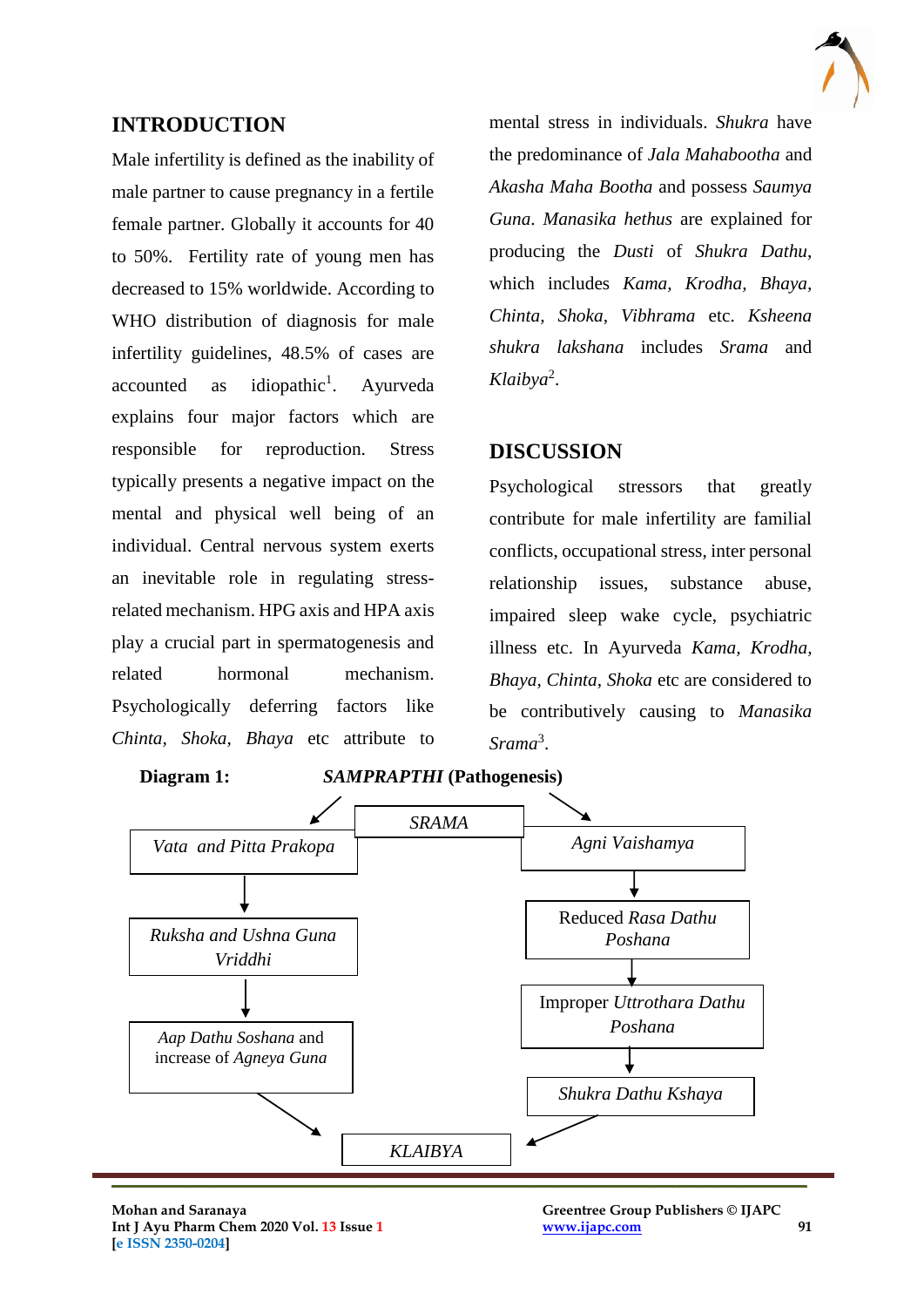

The pathogenesis of *Klaibya* due to *Srama* can occur simultaneously as mentioned in above mentioned schematic diagram. Exposure to Srama can cause *Agnivaishmya* as well as *Vata* and *Pitta Prakopa*. The imbalance in *Agni* results in irregular *Ahara Pachana*. This causes reduced *Rasa Dathu* nourishment and ends up in *Kshaya* of preseeding dathus. It causes the *Shukra Kshaya* also. At the same time vitiated *Vata* and *Pitta*, were *Ruksha* and *Ushna Guna Vriddhi* occur. It contributes to the *Aap Dathu Soshana* and increase of *Agneya* 

*Guna*, which is opposite to the quality of *Shukra*. All of which results in *Shukra Kshaya* ending up in *Klaibya* as mentioned in Figure 1. In the pathogenesis the *Dusti* of *Agni* at different levels are inevitable.

#### **HPA AXIS**

The functions of HPA (Hypothalamo Pituitary Adrenal) axis includes immune modulation, digestion, mood control, sexual drive, emotional control. Any alteration in the function of HPA axis ends up in alteration of its functions.

#### **HPG AXIS**



**Diagram 2** Functioning of Hypothalamo Pituitary Gonadotrophic axis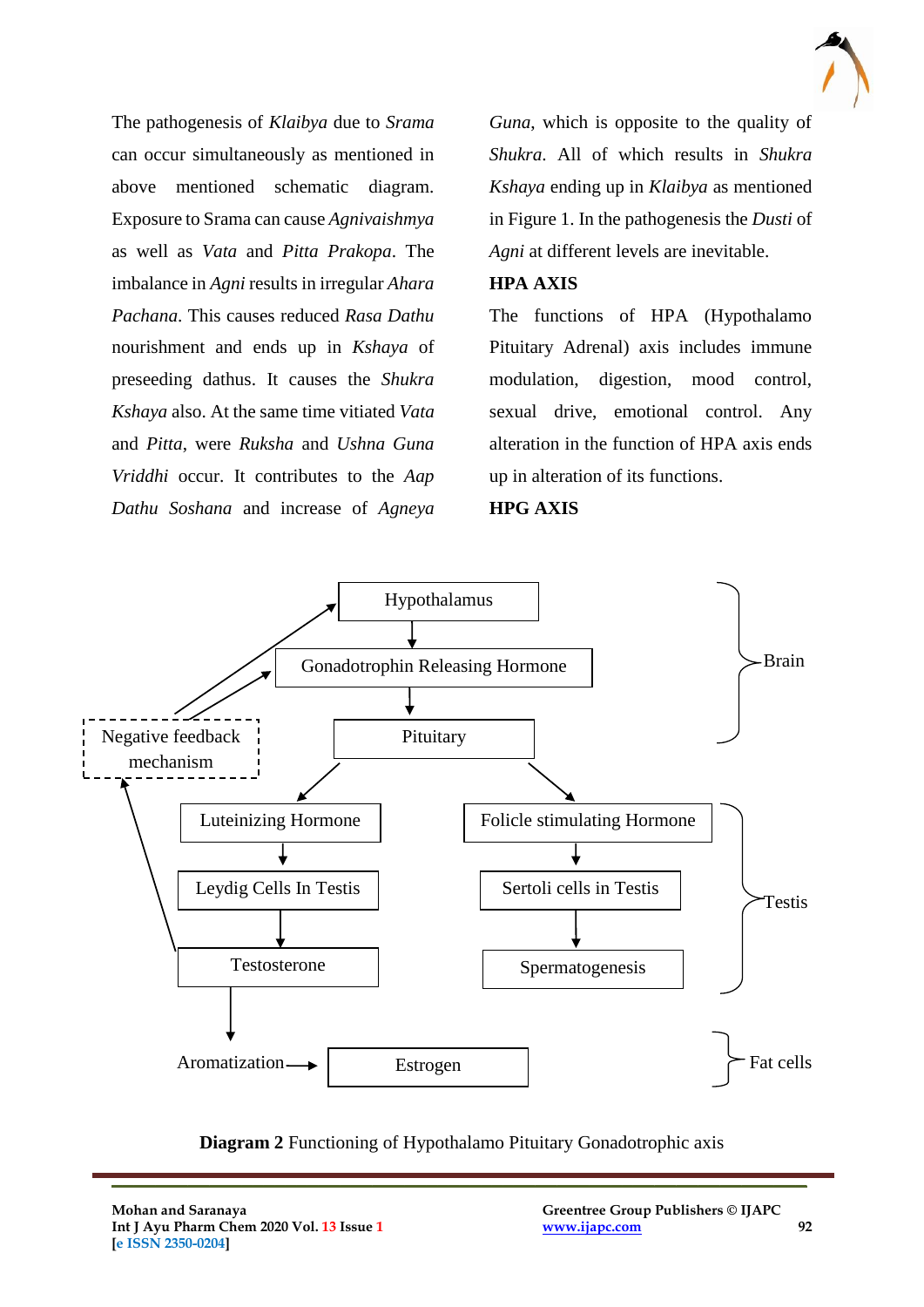

Hypothalamus release Gonadotrophin Releasing Hormone and is stored in Pituitary gland. Pituitary secretes hormones such as LH and FSH, all this occur at brain. LH acts over the Leydig cells in testis and helps in secretion of Testosterone and FSH acts on Sertoli cells in testis which **PATHOGENESIS** 

stimulates the process of spermatogenesis as shown in figure 2. Both LH and FSH have key role in development and nourishment of sperm as well as overall sex functioning in male. Testosterone helps in Aromatization of Estrogen which happens in fat cells.



 $\mathcal{L}_\mathcal{L}$  , and the contribution of the contribution of the contribution of the contribution of the contribution of the contribution of the contribution of the contribution of the contribution of the contribution of

Stressors acts up on HPA and alter its normal functioning, which causes the excessive secretion of Glucocorticoid. This will act in two ways, that is Glucocorticoid will inhibits the GnRH production which results in decline in the secretion of LH and FSH<sup>4</sup>. It hampers the overall functioning of HPG axis, which ends up in poor production of testosterone and improper spermatogenesis, were resultant is male infertility. Increased quantity of

Glucocorticoid also inhibits the testosterone production, were it stimulates the Glucocorticoid testicular cell apoptosis. It also ends up in Male infertility.

### **Discussion on HPA-HPG Axis and its role in causing infertility**

In an ideal condition, the adrenal glucocorticoids released by hypothalamic‐ pituitary‐adrenal (HPA) axis, provide defence against homeostasis. The glucocorticoid hypersecretion has a great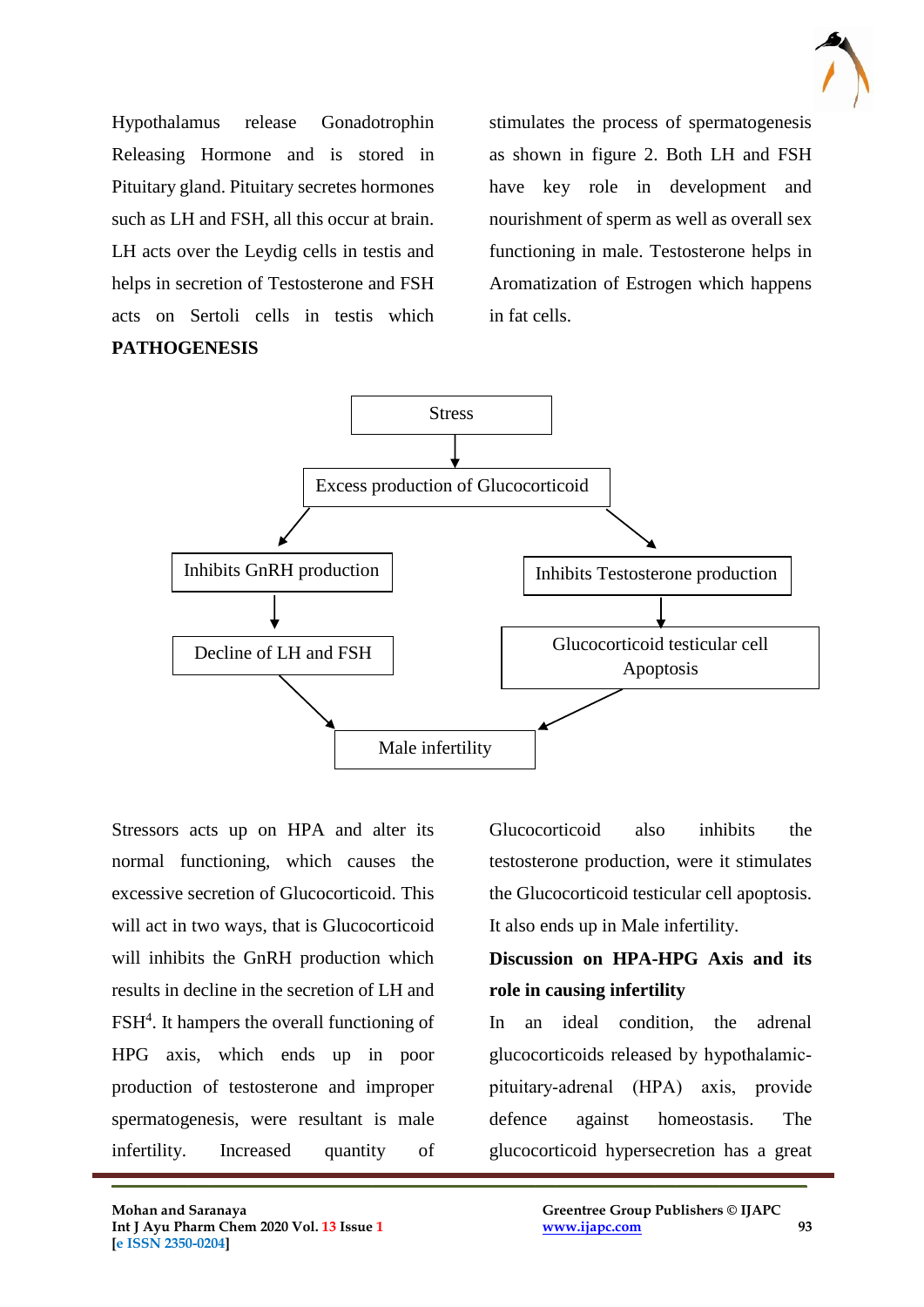

role in pathogenesis of several forms of systemic, neurodegenerative and affective disorders. The HPA undergo gonadal influence, associated with neuropathology and HPA dysfunction<sup>6</sup>. . The interrelationship of HPG and HPA systems make it difficult to understand how these hormones act on brain<sup>5</sup>. ACTH release is controlled by testosterone‐dependent effects on arginine vasopressin synthesis, and corticosterone‐dependent effects on CRH synthesis in the paraventricular nucleus (PVN) of the hypothalamus. Whereas, the testosterone and corticosterone interact on stress‐induced ACTH release and drive to the PVN motor neurones. HPA Axis regulated the medial preoptic area, central and medial amygdala and bed nuclei of the stria terminalis which relay on homeostatic information and integrate reproductive and social behaviour<sup>6</sup>.

The adrenal gland consists of two functional units; the medulla which produces catecholamines and cortex which produces mineralo corticoids, (aldosterone and corticosterone), glucocorticoids (cortisol) and androgens<sup>7</sup>. The cortex is most important in male fertility as it releases androgens. Few disorders related to adrenal gland causing fertility issues are: Adrenal insufficiency, Adrenal fatigue or burn out, Classical congenital adrenal

hyperplasia, Non classical congenital adrenal hyperplasia etc<sup>8</sup>. Increased stress raises cortisol and brings down progesterone levels (both potential signs of infertility). The cortisol and progesterone are produced by adrenal gland which has an impact on the reproductive cycle<sup>9</sup>. It also causes thyroid and prolactin hormone imbalances that are yet another etiology for infertility. Research reveals that stress hormones such as cortisol, inhibits the body's main sex hormones GnRH (gonadotropin releasing hormone) and subsequently suppresses ovulation, sexual activity and sperm count.

The main control in this axis are corticotrophin releasing hormone or factor (CRF), adrenocorticotropic hormone  $(ACTH)$  and cortisol<sup>10</sup>. Several brain neurotransmitters such as vasopressin, oxytocin, β-endorphin, angiotensin II, epinephrine, norepinephrine and serotonin among others are involved in mediating and integrating the stressful stimuli<sup>11</sup>. Stress hormone in stress response serves as a biochemical marker to assess the stress response and increased CRF secretion as they are always associated with an activation of HPA axis. Catecholaminergic and serotonergic system is also marker for HPA activation during stress response and the interference with the action of these amines can result in blunted or nullified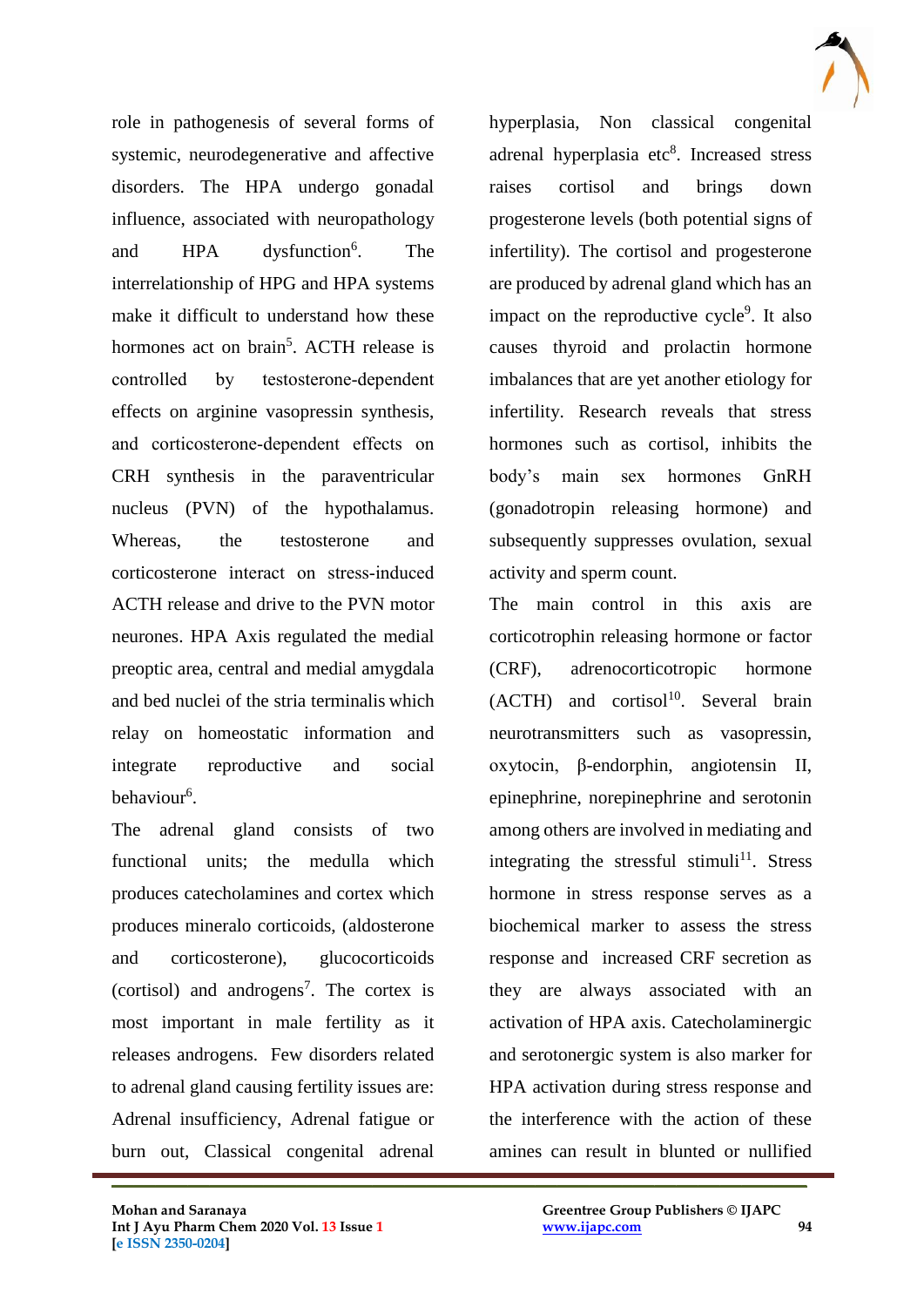stress response<sup>12</sup>. The elevated level of ACTH increases cortisol secretion from adrenal gland which leads to a number of adaptive changes in metabolic activity. In addition to this neurohormonal pathway, there is also direct neural stimulation to the adrenal medulla which results in enhanced secretion of adrenaline<sup>13</sup>. Different studies showed that stress has negative impact on sperm parameters; mainly morphology, motility and density. Another study provides evidence for a significant setback in semen quality of male IVF patients and demonstrates an inverse relationship between semen quality and specific aspects of psychological stress<sup>14</sup>. Sperm concentration, percent motility, and semen volume are dependent on psychological job stress and traumatic life-event. Death of a close family member was associated with a reduction in straight-line velocity and percent of progressively motile sperm<sup>15</sup>. Although, another prospective study showed that the effect of a man's daily life psychological stress on his semen quality is negligible and effects only on fecundability, which is seen only among men with low sperm concentration. Psychological stress on male infertility was found to be associated with tiring occupation with night shifts, more exposed to noises, and had reported with a new habit of smoking. Many of the reports indicated

certain other disturbances of male infertility, such as impotence, sham ejaculation, retrograde ejaculation and oligospermia which have been associated with psychological factors<sup>16</sup>.

Psychological distress describes anxiety, depression and underlying psychopathology which are related to success or failure in conceiving, and physiological changes that alters the mental status leading to infertility. The consequences of infertility show overwhelmingly distressing psychological effects for women than it is for men. Psychological distress is high in a women suffering from abuse and are associated with infertility and female infertility expressed higher distress to infertility than their husbands<sup>17</sup>. A couple that is trying to conceive will undoubtedly experience feelings of frustration and disappointment if a pregnancy is not easily achieved<sup>18</sup>. Psychological factors affecting infertility in women are low mood, palpitation, sleeplessness and stress-dependent changes. Diurnal changes in cortisol release is associated with mental stress and it mediates the down-regulation of the HPG axis. It involves inhibitory mechanisms of GnRH at the pituitary level, by reducing the release of FSH and LH. Researches show that the effect of cortisol on the HPG axis depends on the endocrine status of the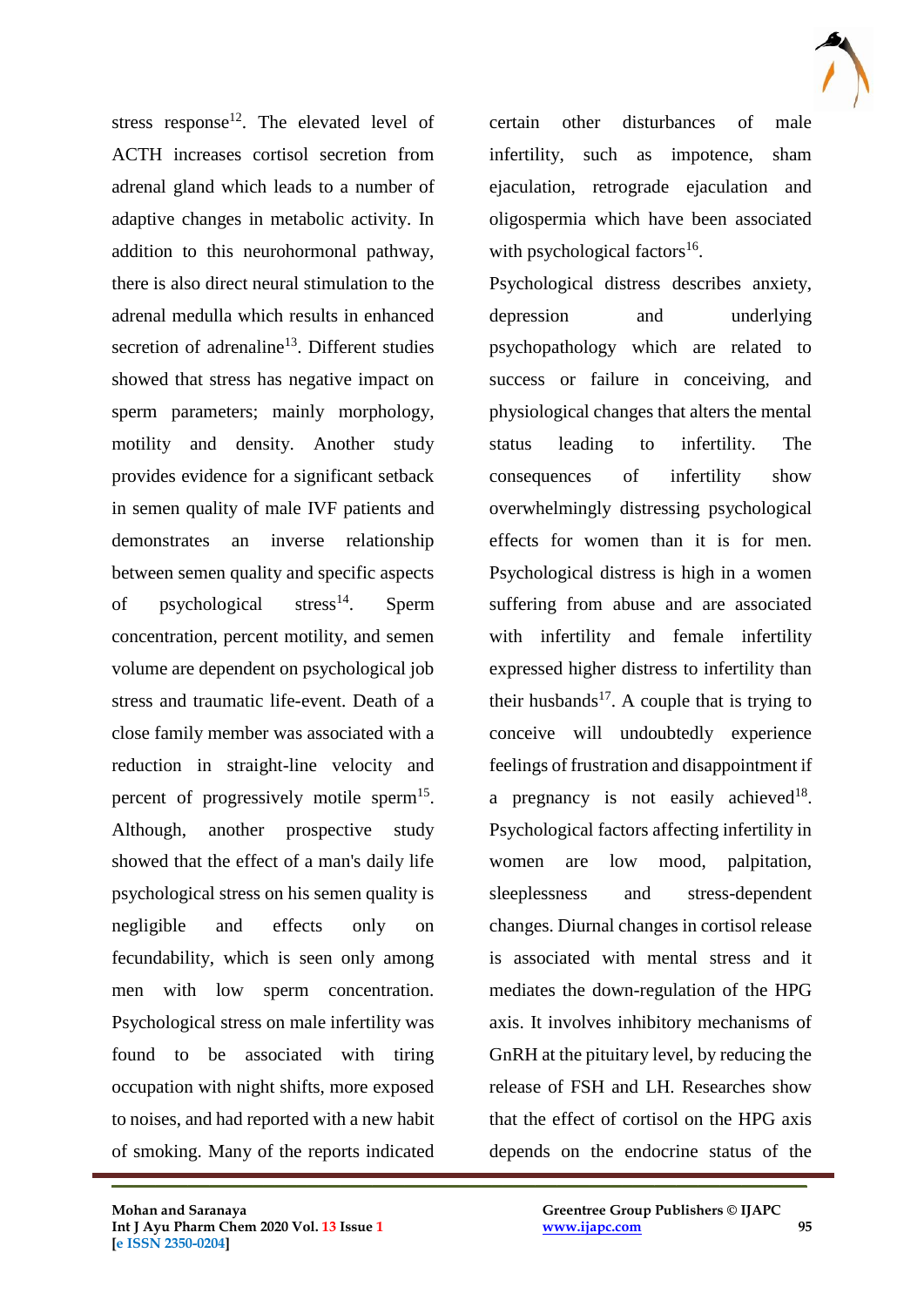

ovary in the menstrual  $cycle<sup>19</sup>$ . Psychological distress significantly increases norepinephrine and cortisol concentrations and a lower concentration of norepinephrine and cortisol, both in serum and follicular fluid, were found in fertile women. Norepinephrine and cortisol concentrations may negatively influence the clinical pregnancy<sup>20</sup>. These could be the link in the complex relationship between psychosocial stress and infertility. Infertile may have negative emotional responses, such as stress, anxiety and depressions which are both a physical and emotional burden on women and their partners.

#### **CONCLUSION**

*Manasika Nidanas* which causes srama has an inevitable role in causation of male infertility. *Prakupita Vata* and *Pitta* which causes *Agnimandya* in various levels, which leads to *Shukra Dusti* and *Shukra Kshaya*. HPA axis which is activated via stressors releases corticosteroids, inhibits HPG axis and ends up in improper spermatogenesis and testosterone secretion. A healthy approach on psychological stressors is essential to prevent male infertility.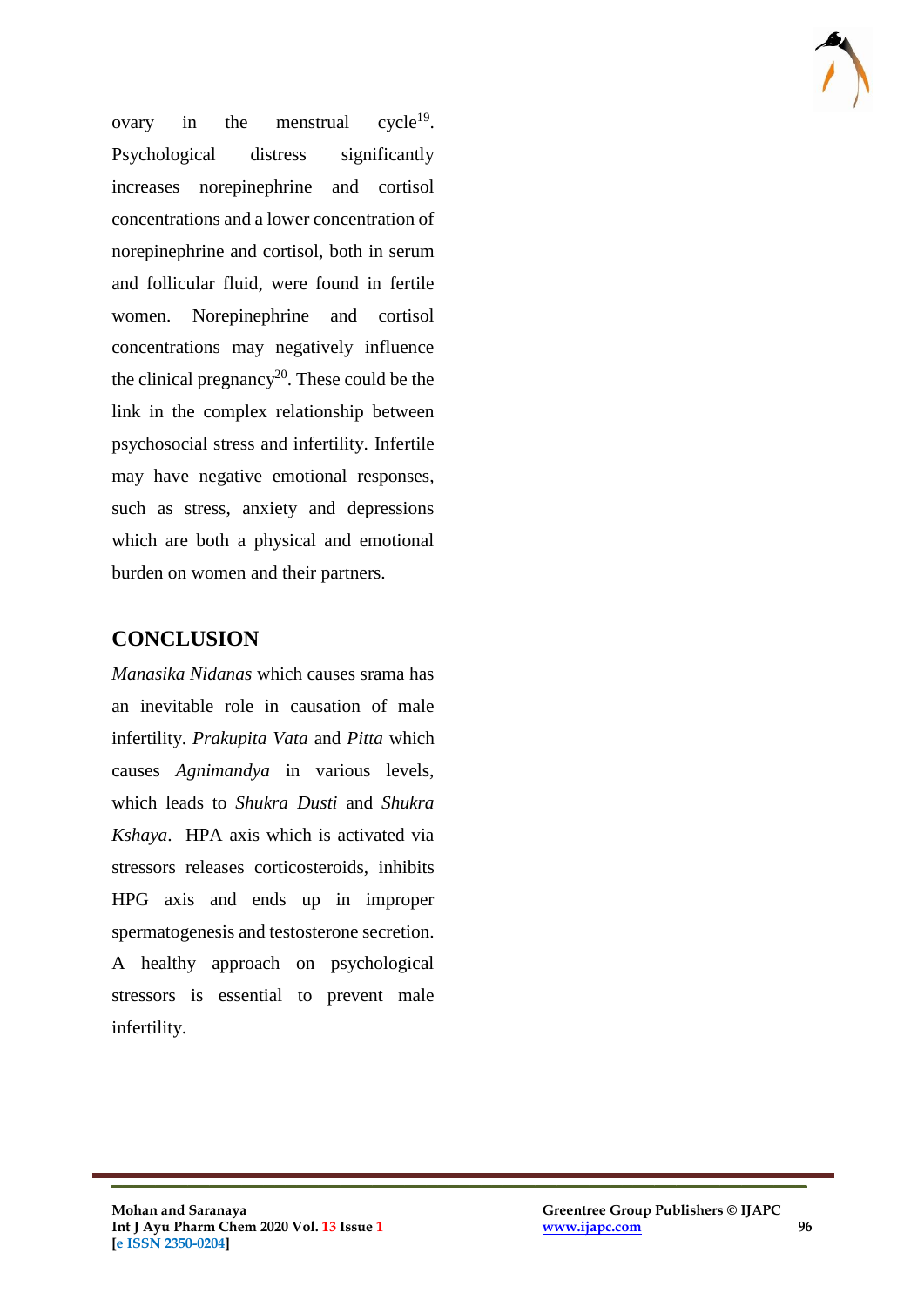#### **REFERENCES**

1. WHO | Global prevalence of infertility, infecundity and childlessness [Internet]. WHO. [cited 2020 May 1]. Available from: https://www.who.int/reproductivehealth/to pics/infertility/burden/en

2. .Susruta, AcharyaYT. Susruta Samhita with Nibandhaangraha commentary by Dalhana and Nayachandrika panjika of Gayodasa Acharya on Susruta samhita of Susruta. Shareerasthana;

Gharbavakrantheeyam Shareeram : Chapter 3, Verse 4. reprint ed. Varanasi: Chaukamba Publiations:2014. p. 350.

3. Mohan R, Mohan N. Understanding of Shukravaha Srotodushti with Samanya Srotodushti Prakara. 2019;10(3):10.

4. 8. Palomba S, Daolio J, Romeo S, Battaglia F, Marci R, La Sala G. Lifestyle and fertility: the influence of stress and quality of life on female fertility. Reproductive Biology and Endocrinology. 2018;16(1).5. Rooney, K. L., & Domar, A. D. (2018). The relationship between stress and infertility. *Dialogues in clinical neuroscience*, *20*(1), 41–47.

6. Wallach E, Baker E. Menstrual Dysfunction and Hormonal Status in Athletic Women: A Review. Fertility and Sterility. 1981;36(6):691-696.

7. Brkovich A, Fisher W. Psychological distress and infertility: forty years of

 $\mathcal{L}_\mathcal{L}$  , and the contribution of the contribution of the contribution of the contribution of the contribution of the contribution of the contribution of the contribution of the contribution of the contribution of

research. Journal of Psychosomatic Obstetrics & Gynecology. 1998;19(4):218- 228.

8. Chi H, Park I, Sun H, Kim J, Lee K. Psychological distress and fertility quality of life (FertiQoL) in infertile Korean women: The first validation study of Korean FertiQoL. Clinical and Experimental Reproductive Medicine. 2016;43(3):174.

9. Van den Broeck U, D'Hooghe T, Enzlin P, Demyttenaere K. Predictors of psychological distress in patients starting IVF treatment: infertility-specific versus general psychological characteristics. Human Reproduction. 2010;25(6):1471- 1480.

10. Dyer S, Abrahams N, Mokoena N, Lombard C, van der Spuy Z. Psychological distress among women suffering from couple infertility in South Africa: a quantitative assessment. Human Reproduction. 2005;20(7):1938-1943.

11. 13. Alosaimi F, Altuwirqi M, Bukhari M, Abotalib Z, BinSaleh S. Psychiatric disorders among infertile men and women attending three infertility clinics in Riyadh, Saudi Arabia. Annals of Saudi Medicine. 2015;35(5):359-367.

12. Tao, P., Coates, R., & Maycock, B. (2012). Investigating marital relationship in infertility: a systematic review of